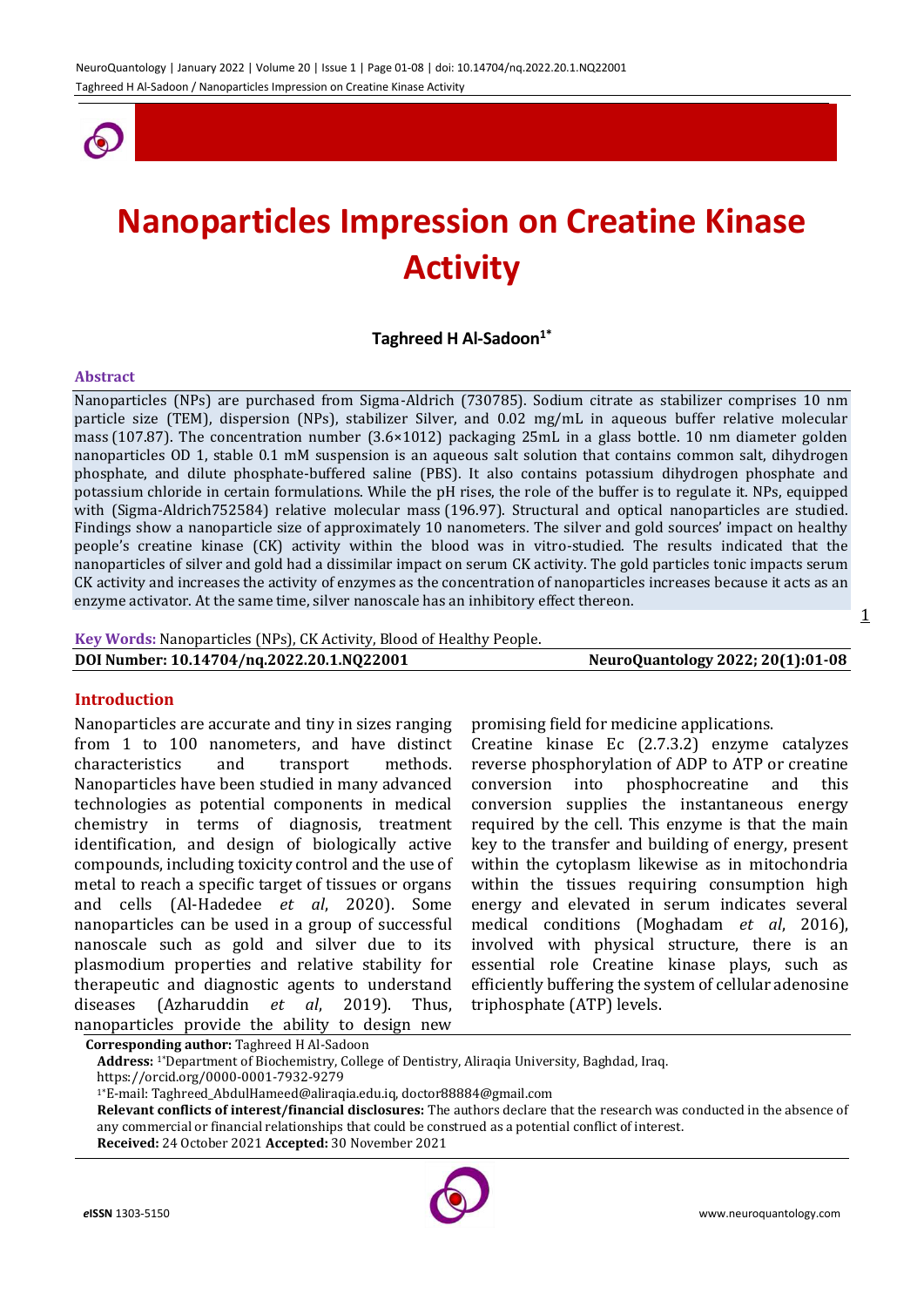It does this in high-energy consuming tissues like heart and brain muscles, where it metabolizes them. The enzyme catalyzes the phosphoryl group's reversible transfer to adenosine diphosphate (ADP) from phosphocreatine, regenerating ATP (Wallimann *et al* (1998). Generally, when excitement occurs, there is a resultant 10-fold rise of cellular turnover. During these rapid changes, the creatine/phosphocreatine/CK system becomes crucial for buffering the energy system to elude significant fluxes of cellular ATP/ADP levels in the relevant tissues. Ostensibly, a reduction of CK activity could lead to impaired energy homeostasis, causing necrobiosis (Pilla *et al* 2003).

# **Methods**

The activity of the Creatine enzymes was measured using the linear kit. The formulation of this test followed the IFCC standardized procedure (Clin, 2002).

The reaction between phosphocreatine (CP) and '-diphosphate (ADP) is catalyzed by CK, forming adenosine 5' triphosphate (ATP) and creatine. In the presence of hexokinase (HK), the phosphorylates glucose to glucose-6-phosphate (G6P) occurs. Another oxidation process occurs in G6P conversion to Gluconate-6P in the presence of lowered nicotinamide-adenine dinucleotide phosphate (NADP). That occurs when an oxidation process happens by glucose-6-phosphate dehydrogenase (G6P-D. That happens by kinetically monitoring the process at 340 nm checking how the increased speed occurs in absorbance caused by the reduction of NADP to NADPH relative to the sample CK activity. While this takes place, it is essential to test 1,2 any present N-acetyl cysteine (NAC) that permits the enzyme's activation at an optimal level. Excluded hemolyzed specimens as plasmas comprising heparin, EDTA, fluoride or citrate. Lipemia, drugs and substances may interfere since they'll produce unpredictable reaction rates. The working rule depends on the rise in absorbance at wavelength nm340 because of formation of NADPH by creatine kinase consistent with the subsequent reaction:

Creatin phosphate + ATP ---------- CK (AMP, NAC) ---------> creatine + ATP ATP + Glucose ------- HK -----------------> ADP + G6P G6p +NADP+H2O - ----------G6DH---> NADPH +H + Gluconate-6P

NPs (0.02mg/ml) sample were added to dilution  $2$ **Solutions Used:** NAC/ Glucose/ Buffer. Glucose 20 mmol/L, NADP, 2.5 mmol/L,  $HK \geq 4$  KU/L, NAC 20 mmol/L, Imidazol buffer 100 mmol/L pH 6.7, magnesium acetate10 mmol/L, EDTA 2 mmolR2; AMP 5 mmol/L, ADP2 mmol/L, Substrate/Coenzymes. CP 30 mmol/L, di(adenosine-5´) pentaphosphate 10 mol/L, G6PDH  $\geq 1.5$  KU/L. Preparing the working solution, mix 1 ml of  $R2 + 4$  ml of R1, and this solution becomes steady for a month, faraway from light. 1 ml of labor solution was taken at 37 C degrees lml of the sample, 20µl was added mixed well and left for 3 minutes then Absorbance read out Initial reading at 340 nm. The reading was repeated after 1,2,3 minutes' absorbance rate change / min. A constant concentration of Au NPs (0.1mM) were used with different substrates Concentrations (0, 0.0125,0.025,0.05,0.1) mmole/L as a last solution concentration in the reaction mixture. The Ag buffer into each eppendorf tubes labeled with (0, 0.0025, 0.005, 0.01, 0.02) mg/ml, which are represented as (2.5; 5;10; 20 ppm). The Line Weaver-Burk equation helped determine enzyme happenings in the presence and absence of the NPs. Superficial Vmax, superficial Km, and reserve kind were tested (Burtis *et al* 2012).

Calculations: U / L Creatine kinase activity = change in absorbance / min x8095

# **Statistical Analysis**

The analysis of variance (ANOVA) one-way analysis of variance was performed and means were compared. A value of  $p < 0.05$  was determined significant using Fisher's exact test differences.

## **Results**

The dispersion silver and gold nanoparticles (NPs) have been purchased from (Sigma-Aldrich) as illustrated in figure (1).

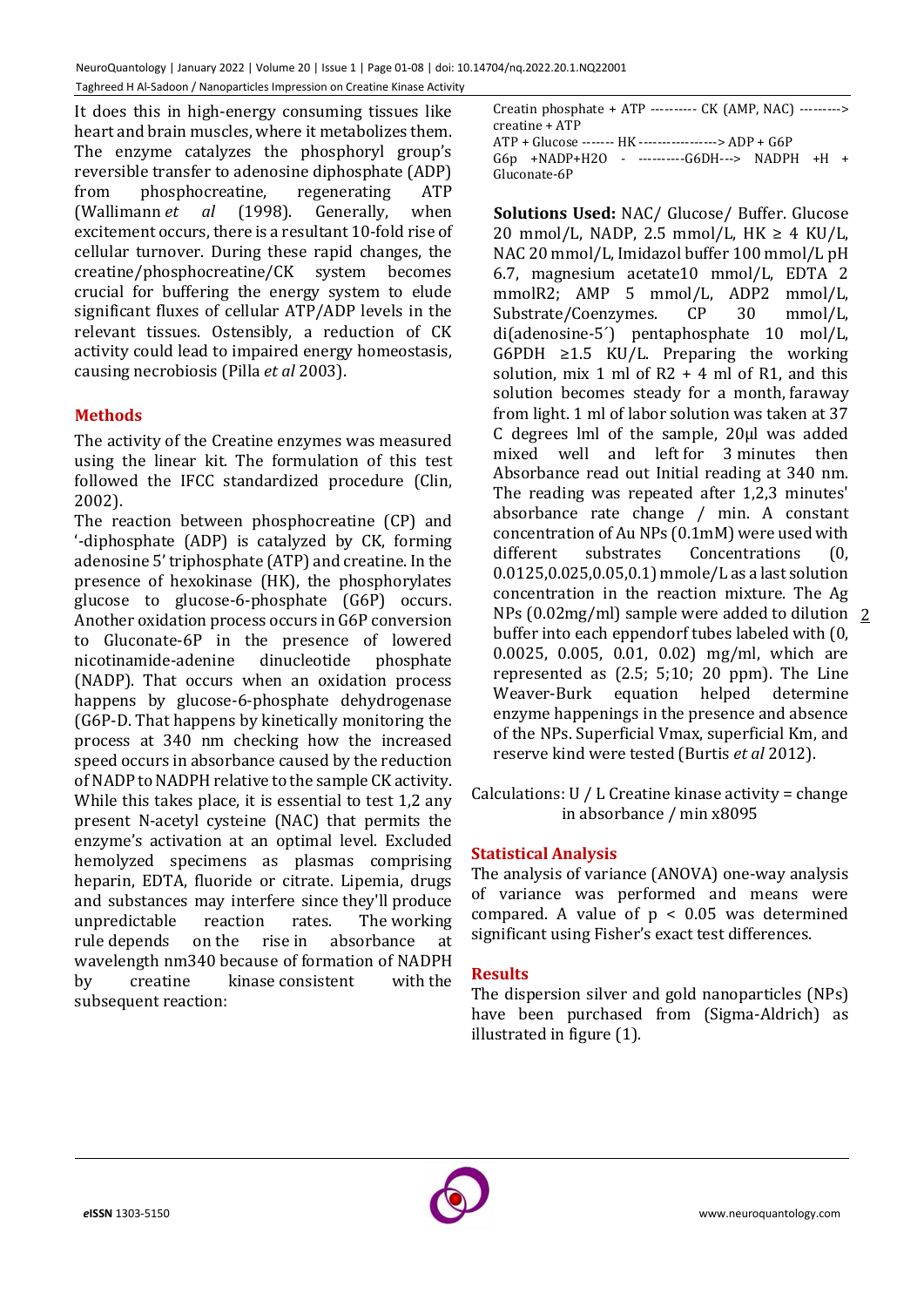

Figure 1. Shows the dispersion silver nanoparticles (NPs) have been purchased from (Sigma-Aldrich 730785), and gold Au(NPs), from (Sigma-Aldrich752584)

The optical and structural properties of the Au and Ag nanoparticles have been studied. A simple absorption spectrometer can help record optical absorption spectra to show typical spectra. Seemingly, the silver optimum shows at about 396 nm and the one for gold at approximately 530 nm. they represent the surface plasmon resonance(spr) peaks mentioned above.



**Figure 2.** Gold nanoparticles (10 nm diameter, OD1, stabilized suspension in 0.1 mM PBS abs. max 530-400), Silver nanoparticles (10nm, 0.02mg/ml in 2mM sodium citrate, abs. max. 390-400)

The results showed the Ag and Au NPS had various impacts on CK, as illustrated in Figures 3 and 4 below. The figures show the correlation between

concentrations of Au, Ag and NPS against the enzyme activity. The findings revealed that a rise in nanoparticles of Ag had a negative impact on CK

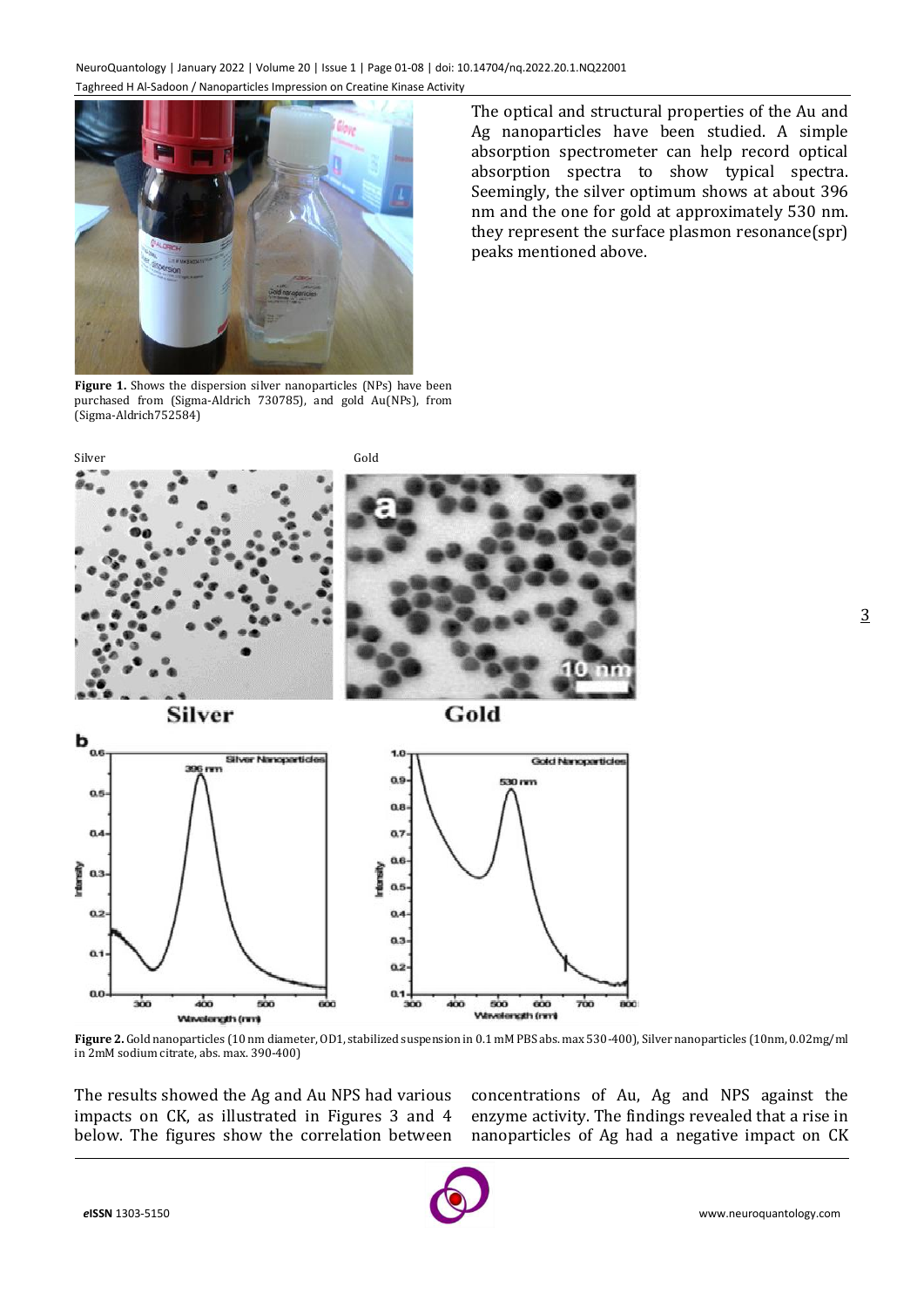enzyme which leads increase inhibition percentage. The highest Ag NPS inhibition on enzyme activity was recorded at 80.1%, with a concentration of 0.02 mg/ml Moreover, an increase in Au NPS activation

effect caused a resultant positive impact on enzyme activation. The peak Au NPS activation on CK was recorded at 95.5% with a 0.2mM concentration level.



**Figure 3.** Ag NPs concentration impact on CK activity



**Figure 4.** Au NPs concentration impact on CK activity

Showed the correlation between enzyme activity against NPS of Au solution Table (1) leads to an increase in serum CK activity while the effects of

silver nanoparticles decrease the activity of enzyme as reported in the table.

| <b>Table 1.</b> The evaluations of kinetic biochemical showed NPs of Au and Ag impacted CK |  |
|--------------------------------------------------------------------------------------------|--|
|                                                                                            |  |

|                                     | Before adding $NPs$ After adding gold |                              |                                       |
|-------------------------------------|---------------------------------------|------------------------------|---------------------------------------|
| Creatine Kinase IU/L   73± 3.4 IU/L |                                       | $108 \pm 15.74 \text{ IU/L}$ | T-test = $12$ , P< $0.05$ significant |
|                                     |                                       | After adding silver          |                                       |
|                                     |                                       | $57 \pm 4.21$ IU/L           | T-test $=9$ , P<0.05 significant      |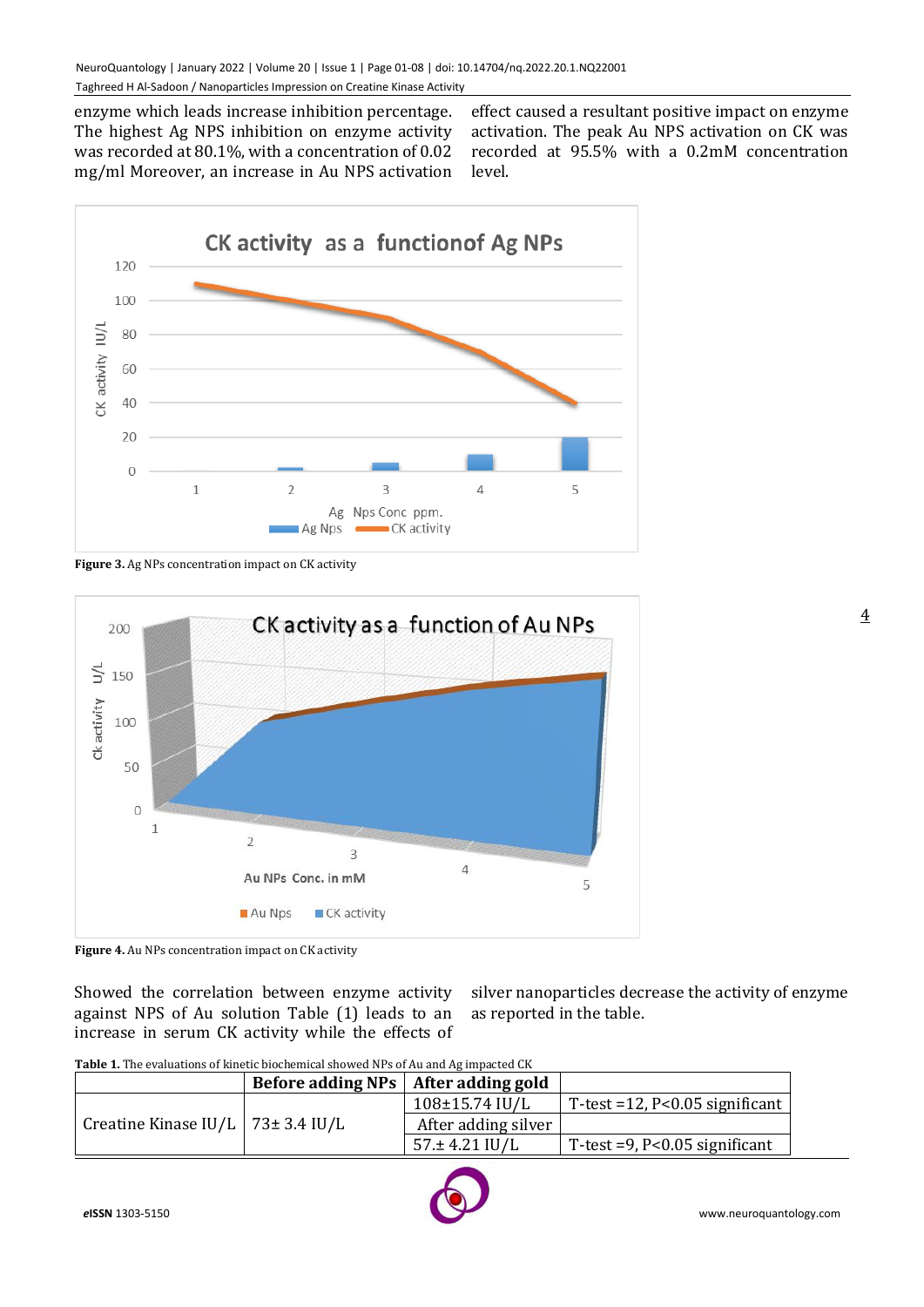The evaluations of kinetic biochemical showed that NPs of Au and Ag impacted CK activity in various ways see figure (5) and (6). That used kinetic parameters Km app, Vmax app, and kind of enzyme inhibition applying Line-Weaver-Burk formula for Ag NPs on CK. The Vmax and Km in the absence of

Ag nanoparticles recorded (73.45) U/L and (0.12) mmole/L, respectively. A (0.02) mg/ml of Ag NPs concentration was inadequate inhibition for enzyme activation. The Kmapp and Vmaxapp recorded (0.05) mmole/L and (57.04) U/L, respectively.



**Figure 5.** The Km and Vmax with and without Ag nanoparticles

The kinetics study of the CK enzyme after the usage of gold nanoparticles indicates a competitive binding on the active site of the enzyme and is

complemented by a change in km value, but Vmax remains constant as shown by the Line-Weaver-Burk plot figure (6).



**Figure 6.** The Km and Vmax with and without Au nanoparticles

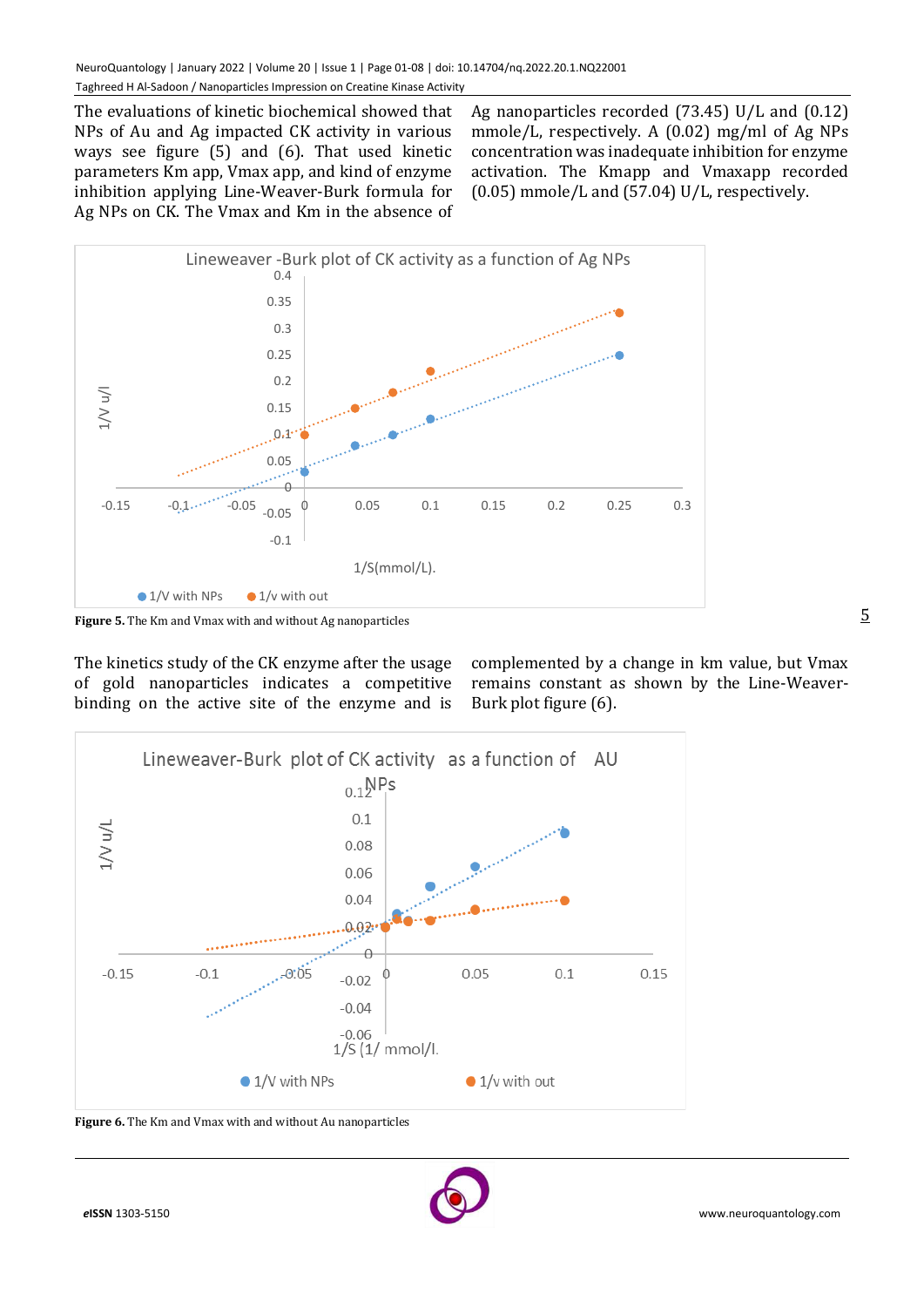## **Discussion**

The creatine kinase (CK) plays an important role in hemostasis the cellular energy mainly in case of transient states such as exercise and energy needed in certain muscles under fluctuating condition, so this situation requires appropriate control of CK. NPs holds as a potential agent for therapeutic and diagnostic service of disease (Goswami, *et al* 2018). The results reveal varying concentrations of AgNPs cause uncompetitive inhibition on the CK serum activation due to directly bound to thiol groups present in the protein structure induce unfolding and change the geometry of the active site. The structure of myofibrillar CK proposed installation that Cys283 was selected as essential for the catalysis action as the schematic representation in figure (7) (Mejsnar, *et al 2002).*



**Figure 7.**

Figure (7) schematic representation involve interaction between AgNPs and thiols groups decreased the activity by denaturation of the active site. While Au NPs was competitive inhibition for CK activity (Mejsnar, *et al 2002*). There is evidence that protein deactivation and denaturation is a result of Ag binding to functional groups of proteins (Lubick,

*et al* 2008). Our results revealed that the effects of gold nanoparticles had a competitive inhibition on CK serum activity, that impact soared with rising AuNPs concentration, as illustrated in figure (8) (Chen, *et al* (2017).

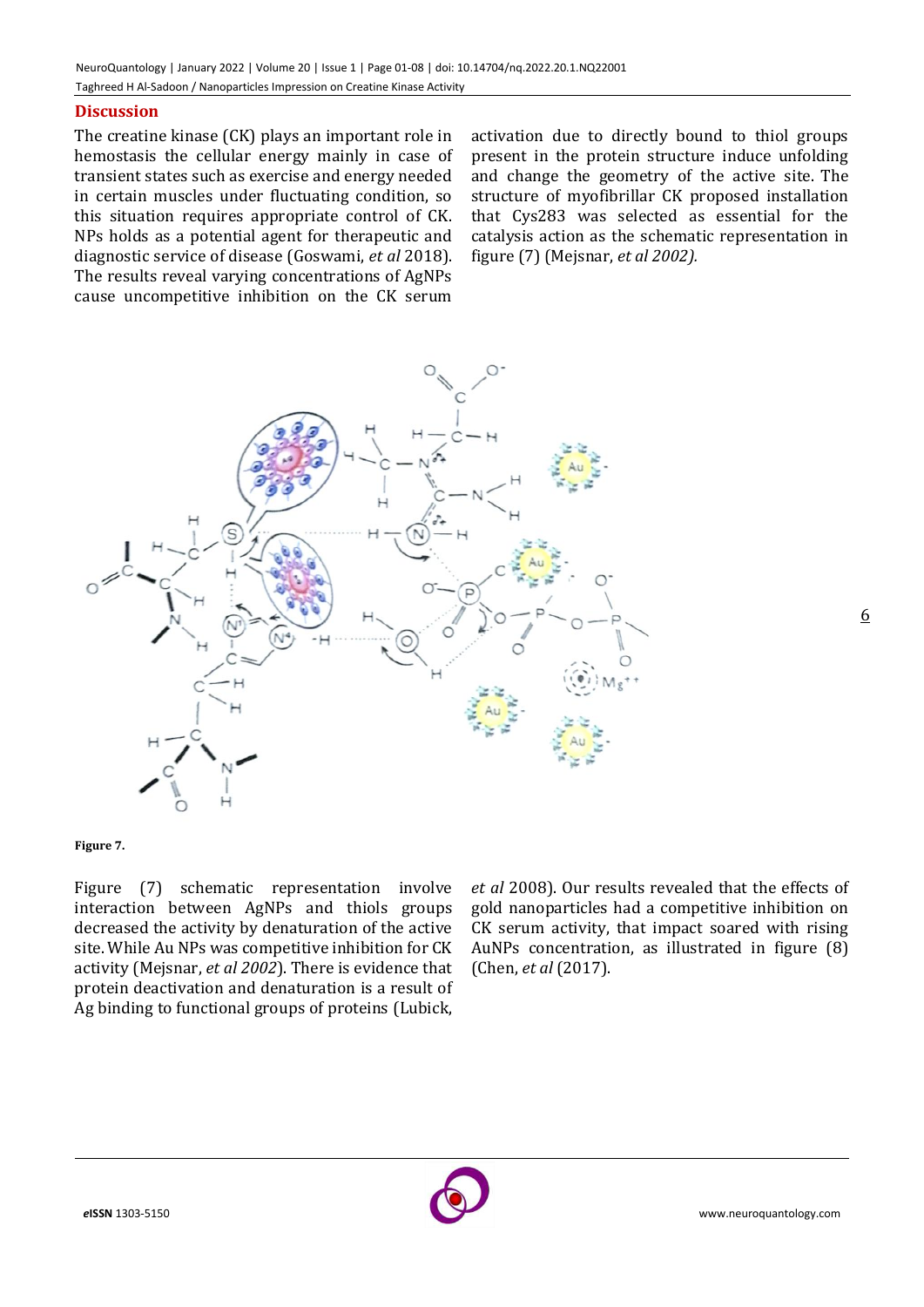NeuroQuantology | January 2022 | Volume 20 | Issue 1 | Page 01-08 | doi: 10.14704/nq.2022.20.1.NQ22001 Taghreed H Al-Sadoon / Nanoparticles Impression on Creatine Kinase Activity





Those findings correlated with other findings that combined and synergistic effects resulted from high local peptide density around the nanoparticle. The outcome is an increased rate and unique catalytic features compared to the peptide, which is unconjugated (Watanabe, *et al* 2018). Other researchers summarize the contributions and advances around the area of catalytically nanoparticle coupling or in the active non-peptide. The origin of the distinguishing features is possible uses. A future study on the reversible control of combined states of plasmo NPs via exogenous stimuli is wished. There are various proved and strongly rooted tactics for regulating catalytic activity by interacting with a necessary corresponding ligand/cofactor naturally appearing here as justified designed peptides nanoparticle conjugates (Mikolajczak, *et al* 2017). Besides, three interesting developments are presented here for using active modifiers in synthetic enzyme systems to enhance the existing nanoparticles' catalytic progress. A case in point other study where they described the lysozyme-stabilized gold nanocomposites' catalytic activity at neutral pH could be made possible using graphene oxide as a modulator. That is possible because graphene oxide has significant potential for usability in biological functions. That paper has revealed that by incorporating mutations into synthetic enzymes, it is possible to provide simple yet more impactful methods for improving their whole catalytic performance or perceiving catalytic reactions that

would not have been practical before. It is probable that distinguished nanoparticle features will lead to an increased need for further research, opening more doors for new studies in this field (Mikolajczak *et al* 2020).

## **Conclusion**

The results indicated that the nanoparticles of silver and gold had a dissimilar impact on serum CK activity. The gold particles tonic impacts serum CK activity and increases the activity of enzymes as the concentration of nanoparticles increases because it acts as an enzyme activator. At the same time, silver nanoscale has an inhibitory effect thereon.

## **Acknowledgement**

The authors acknowledge the Institution for encouraging the research.

## **Conflict of Interest**

None.

## **Funding Source**

None.

#### **References**

AL-Hadedee LT, Sadoon THA, Chechan RA. Biocompatibility of Nanoparticles and some of it's Applications. *Biochemical and Cellular Archives* 2020; 20(1): 131-136. Azharuddin M, Zhu GH, Das D, Ozgur E, Uzun L, Turner AP, Patra HK. A repertoire of biomedical applications of